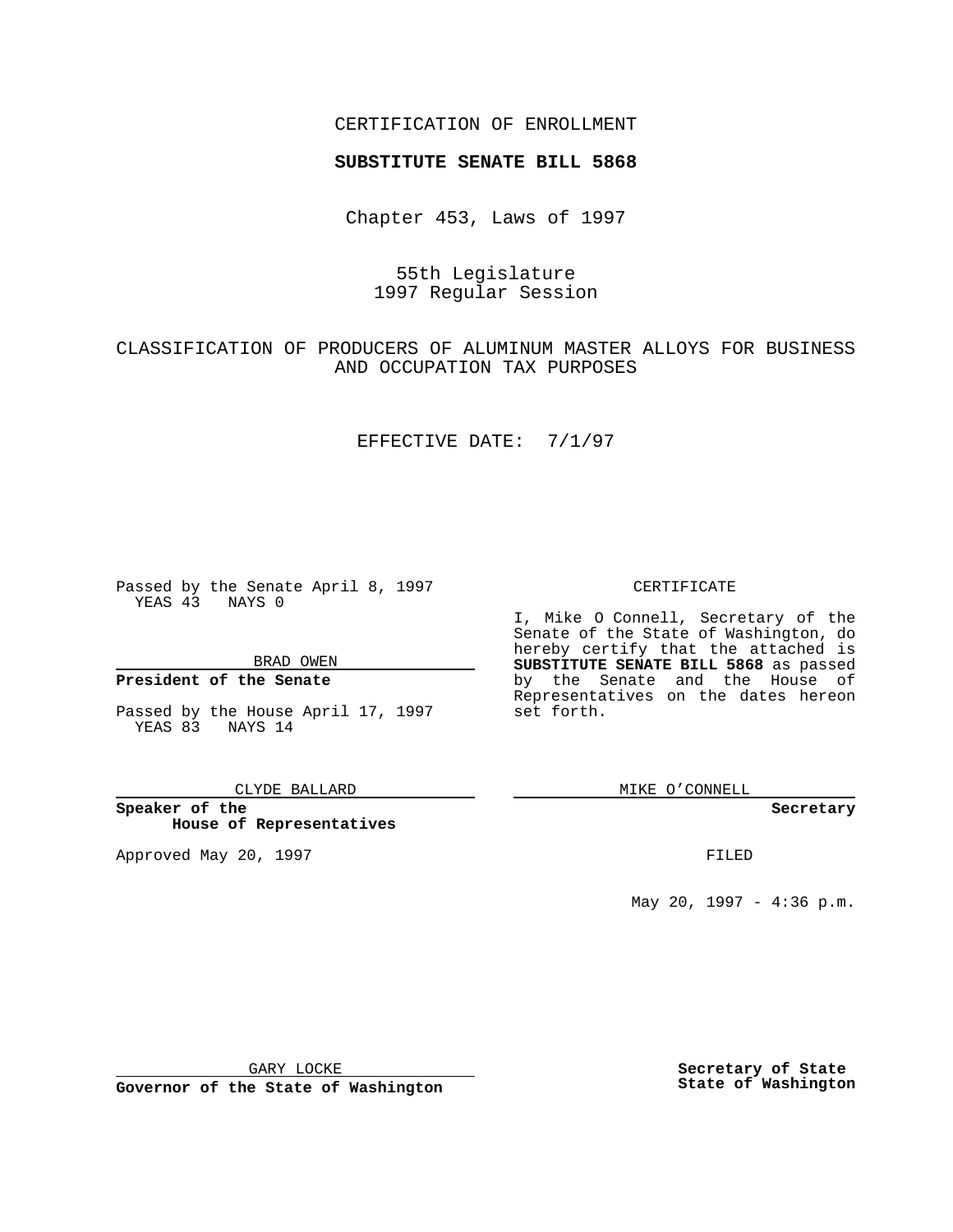## **SUBSTITUTE SENATE BILL 5868** \_\_\_\_\_\_\_\_\_\_\_\_\_\_\_\_\_\_\_\_\_\_\_\_\_\_\_\_\_\_\_\_\_\_\_\_\_\_\_\_\_\_\_\_\_\_\_

\_\_\_\_\_\_\_\_\_\_\_\_\_\_\_\_\_\_\_\_\_\_\_\_\_\_\_\_\_\_\_\_\_\_\_\_\_\_\_\_\_\_\_\_\_\_\_

Passed Legislature - 1997 Regular Session

**State of Washington 55th Legislature 1997 Regular Session**

**By** Senate Committee on Ways & Means (originally sponsored by Senator Sellar)

Read first time 03/31/97.

1 AN ACT Relating to excise taxation of producers of aluminum master 2 alloys; amending RCW 82.04.110; providing an effective date; and 3 declaring an emergency.

4 BE IT ENACTED BY THE LEGISLATURE OF THE STATE OF WASHINGTON:

5 **Sec. 1.** RCW 82.04.110 and 1971 ex.s. c 186 s 1 are each amended to 6 read as follows:

 "Manufacturer" means every person who, either directly or by contracting with others for the necessary labor or mechanical services, manufactures for sale or for commercial or industrial use from his or 10 her own materials or ingredients any articles, substances or commodities. When the owner of equipment or facilities furnishes, or sells to the customer prior to manufacture, all or a portion of the materials that become a part or whole of the manufactured article, the department shall prescribe equitable rules for determining tax 15 liability: PROVIDED, That a person who produces aluminum master alloys is a processor for hire rather than a manufacturer, regardless of the portion of the aluminum provided by that person's customer: PROVIDED 18 FURTHER, That a nonresident of this state who is the owner of materials processed for it in this state by a processor for hire shall not be